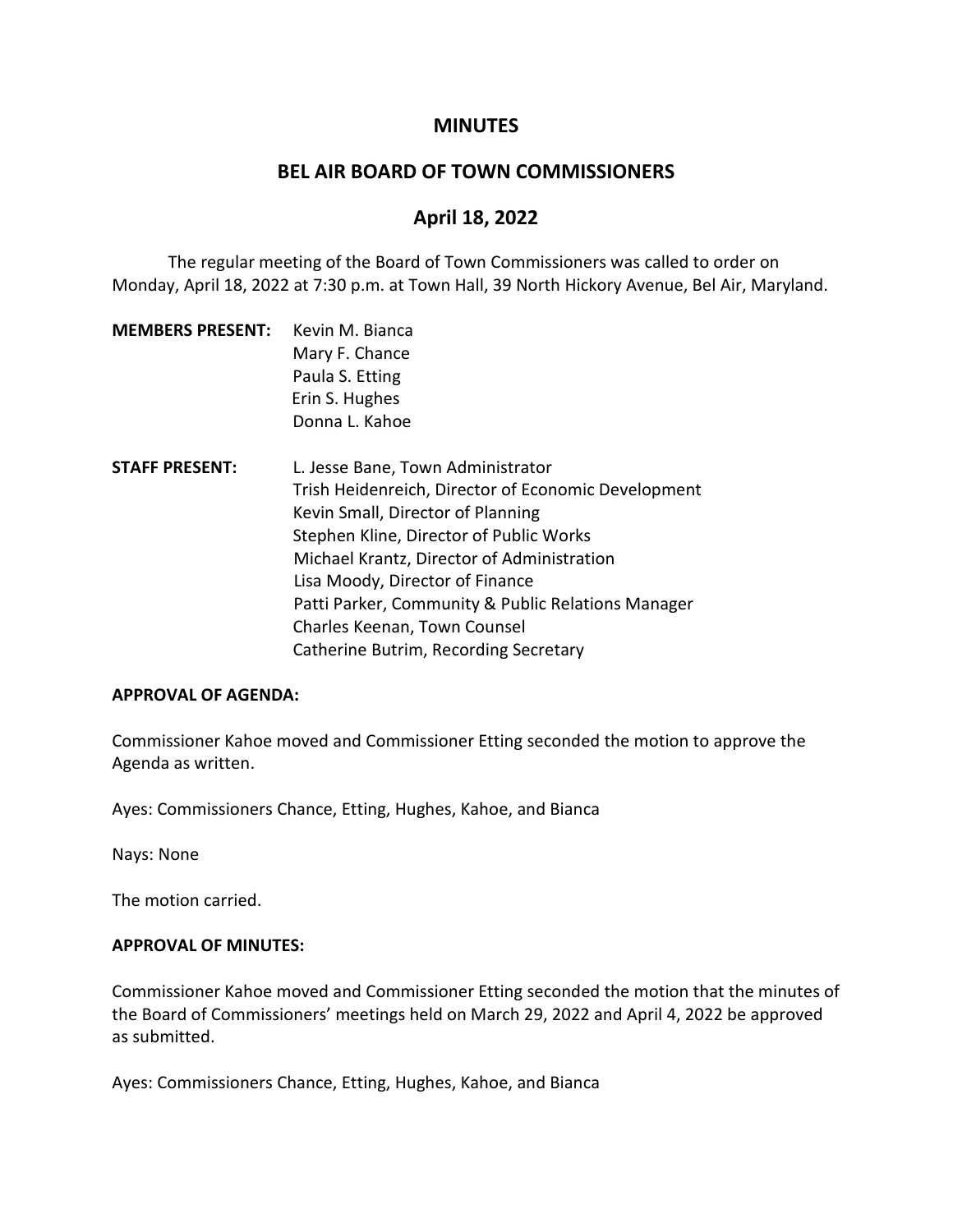Nays: None

The motion carried.

## **PROCLAMATION:**

## Native Plant Week Proclamation

Commissioner Bianca advised that the Town of Bel Air is proclaiming its first ever Native Plant Week. Commissioner Bianca thanked all the people who have been working very hard to make native plants a priority for the Town, including Tracey Waite, President of Harford County Climate Action. Commissioner Bianca advised that Ms. Waite and her team have been working tirelessly for months to make this happen. He advised that the team's efforts began last June with the revitalization of a garden in Rockfield Manor with native plants, and they are continuing work this year with an invasive vine cleanup day at Rockfield Park on May 14. Commissioner Bianca advised that there will be an evening with Doug Tallamy on May 10, in which the renowned author will discuss home-grown national parks and the link between healthy ecosystems and human well-being.

On behalf of the Bel Air Board of Town Commissioners, Commissioner Bianca proclaimed May 7 to May 14, 2022 Native Plant Week in the Town of Bel Air.

Ms. Waite stated that it is gratifying to be part of the impetus for celebrating Native Plant Week. She thanked the Harford County Climate Action members, the Town of Bel Air, Commissioner Bianca and the Town Commissioners for dedicating Native Plant Week so people can reflect on activities related to native plants.

## **PUBLIC HEARING:**

# Resolution 1182-22 Fiscal Year 2023 Town Administrator's Budget

Ms. Moody, Director of Finance, presented a PowerPoint on the General Fund budget, which comes to a total of \$16,350,071 for FY23 for an 8.6% increase. Public Safety represents 38.2%, Public Works represents 28.9%.

Ms. Moody reported that **Salaries/Benefits** represent \$10,751,356.00 of the FY23 budget, which amounts to a \$424,266 increase.

- The FY23 budget includes funding for select public works pay adjustment (\$41,273) as well as a merit increase (\$297,858) and a 2% COLA (\$181,157).
- Two (2) current positions (one FT/one PT) were eliminated Public Works (Administration) – PT Drafting Technician Public Works (Streets) – FT Construction Worker II (remains vacant after reinstating it in the FY22 budget.)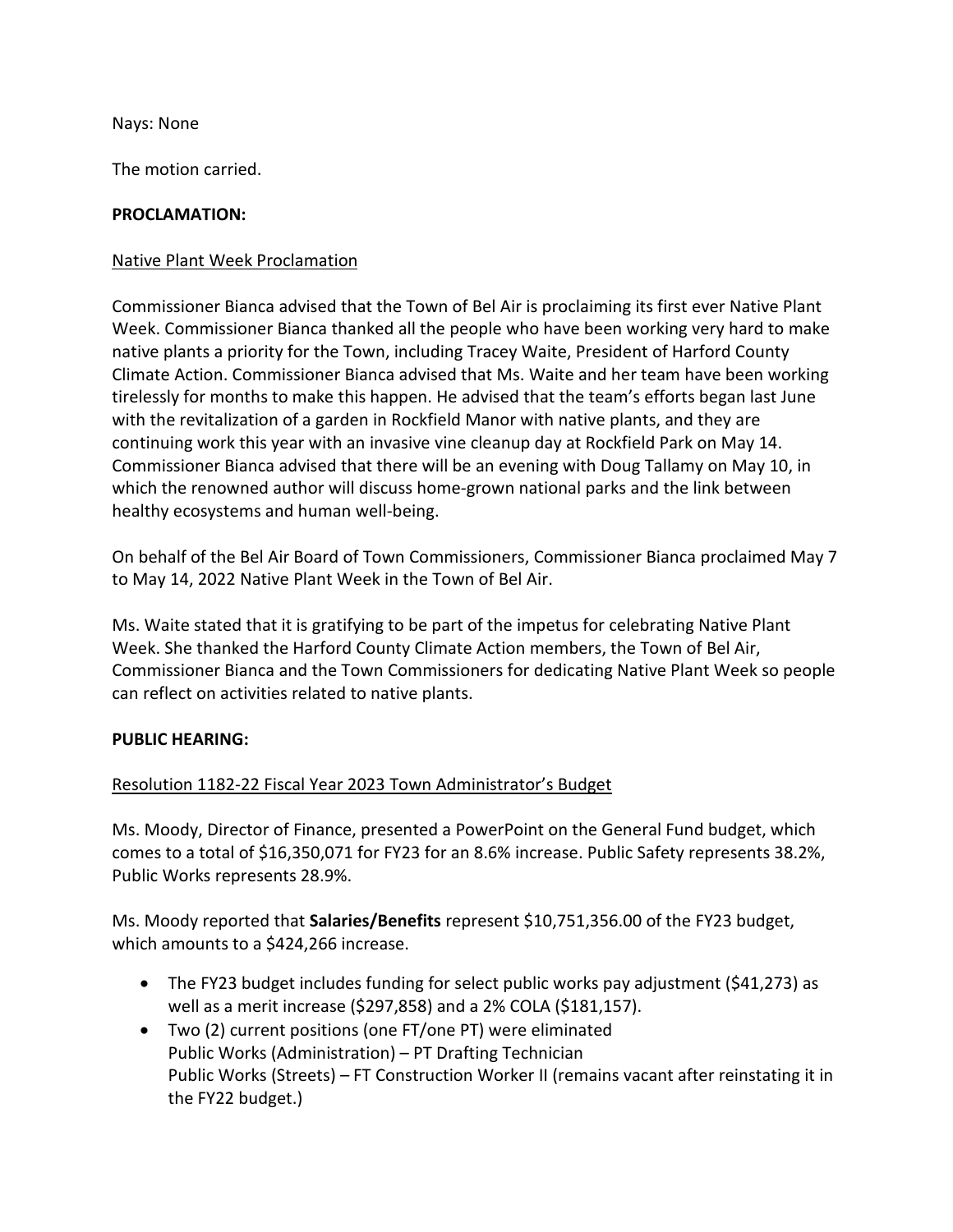- Salaries/Benefits represent 72.6% of the total General Fund expenditures (excluding ARPA) compared to 67.0% in fiscal year 2022.
- Worker's Compensation The Town's modification rate, based on the claims and experience for the last three (3) completed fiscal years, increased from a premium of 1.02 to a premium of 1.87. Base rates are set by the National Council of Compensation Insurance (NCCI), and each of them for the Town's specific classes decreased.
- Social Security 7.65% of salaries, overtime deferred compensation match and resident rebate.
- Medical Insurance

The Town will continue to offer only a high-deductible plan with an HSA in FY23. The rate increase from CareFirst for the HDHP was 1%.

The Town is proposing to continue to pay 100% of the premiums; however, we are proposing to reduce the Town's contribution from 35% to 20% of the deductible to the employee's HSA account.

• Pension

The Town has two (2) separate DB pension plans.

The Town contributes 8.7% and 9.4% of base pay to the civilian and sworn officer plans respectively.

Ms. Moody reported that **Expenses** represent \$2,720,722 of the FY23 budget, which amounts to a \$145,633 increase.

- Finance Audits \$30,725
- Building Maintenance \$115,000
- Utilities \$86,403
- Gas/Diesel Fuel \$197,420
- Legal Services \$54,800
- Marketing \$40,300
- $\bullet$  Technology \$331,156
- General Insurance \$133,000
- Red Light Camera Program \$231,975
- Police Department \$265,012
- Public Works 759,518
- Stormwater Management (MS4 Program) \$145,000

Ms. Moody reported that **Capital Improvements** represent \$1,873,640 of the FY23 budget, which amounts to a \$928,640 increase.

- Armory **\$25,000 (ARPA)** Installation of two (2) HVAC mini-split units in the lower level
- Town Buildings **\$200,000 (\$180,000 ARPA)** Replace HVAC rooftop unit at Planning Install new HVAC rooftop unit in the Shop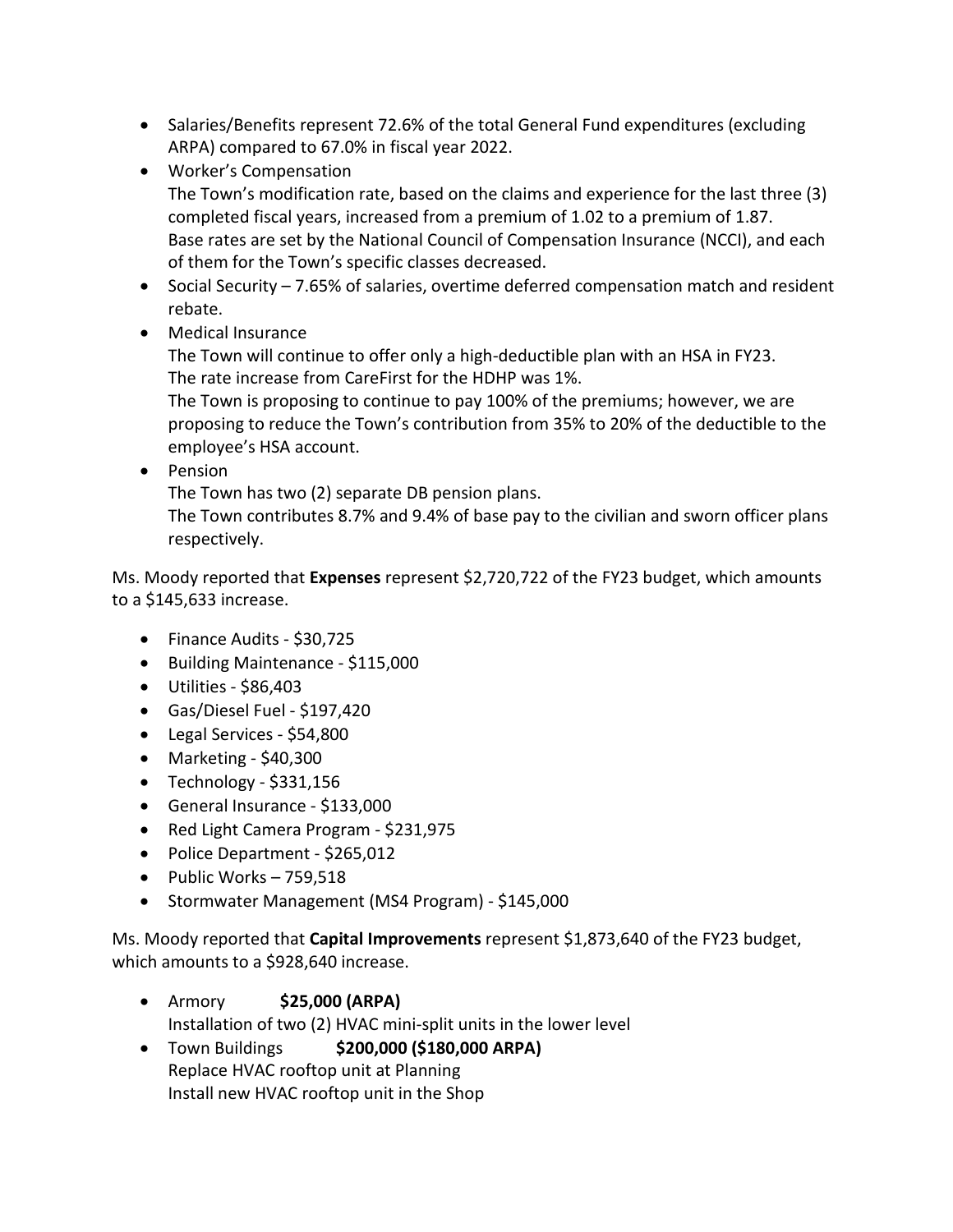Install additional fire alarms in the Shop Improve employee security at Public Works and Planning

- Capital Improvements **\$475,000 (ARPA)** Homestead Park, a match for the CPP Grant is required for improvements, which will include upgrades to off-street parking, handicapped access, and provisions for a pickleball court. **\$35,000 (not ARPA related)** Burns Alley funding for engineering plans and specifications for improvements based on a concept created in FY22. **\$85,000** Shamrock Park funding for a poured synthetic play surface for the most heavily used playground in Town. **\$200,000**
- Technology **\$60,800 (ARPA \$8,000)** Hardware
- Police Department **\$120,000 (ARPA)** Three (3) vehicle replacements
- Miscellaneous **\$20,000** Transfer to Capital Reserve
- Public Works Admin **\$50,000 (ARPA)** Replace Director of Public Works vehicle
- Streets & Highways **\$801,840** Four (4) street construction projects  $$235,000$  (p. 178) Three  $(3)$  ramp construction projects  $$50,000$  (p. 178) Office St./Courthouse Square Phase II \$175,261 (ARPA) New sidewalk, Gordon St. \$70,000 (ARPA) Skid-steer loader (expect to sell \$7K) \$73,000 (ARPA) Dump truck \$198,579 (ARPA)

• Refuse **\$121,000 (ARPA)** Forestry truck (expect sell \$6K)

Ms. Moody reported that **Debt Service** represents \$611,736 of the FY23 budget, which amounts to a \$250,108 reduction.

- \$134,180 represents P&I payments on vehicle/equipment purchases from FY20-FY21. Financings are made on a seven-year maturity with rates ranging from 1.08%-1.89%. The proposed vehicles/equipment purchases in the budget will be funded with ARPA.
- \$75,927 represents P&I payments on the debt to finance the various energy savings projects related to the JCI contract. The financing is a 15-year term at 2.79%. The debt is guaranteed to be paid for by energy savings.
- \$401,629 represents the estimated P&I payments on the PD/TH renovation/expansion project. The financing is a 30-year term at 2.673%.

Ms. Moody reported that **Community Support** represents \$392,563 of the FY23 budget, which amounts to a \$39,924 increase.

• Bel Air Alliance \$20,000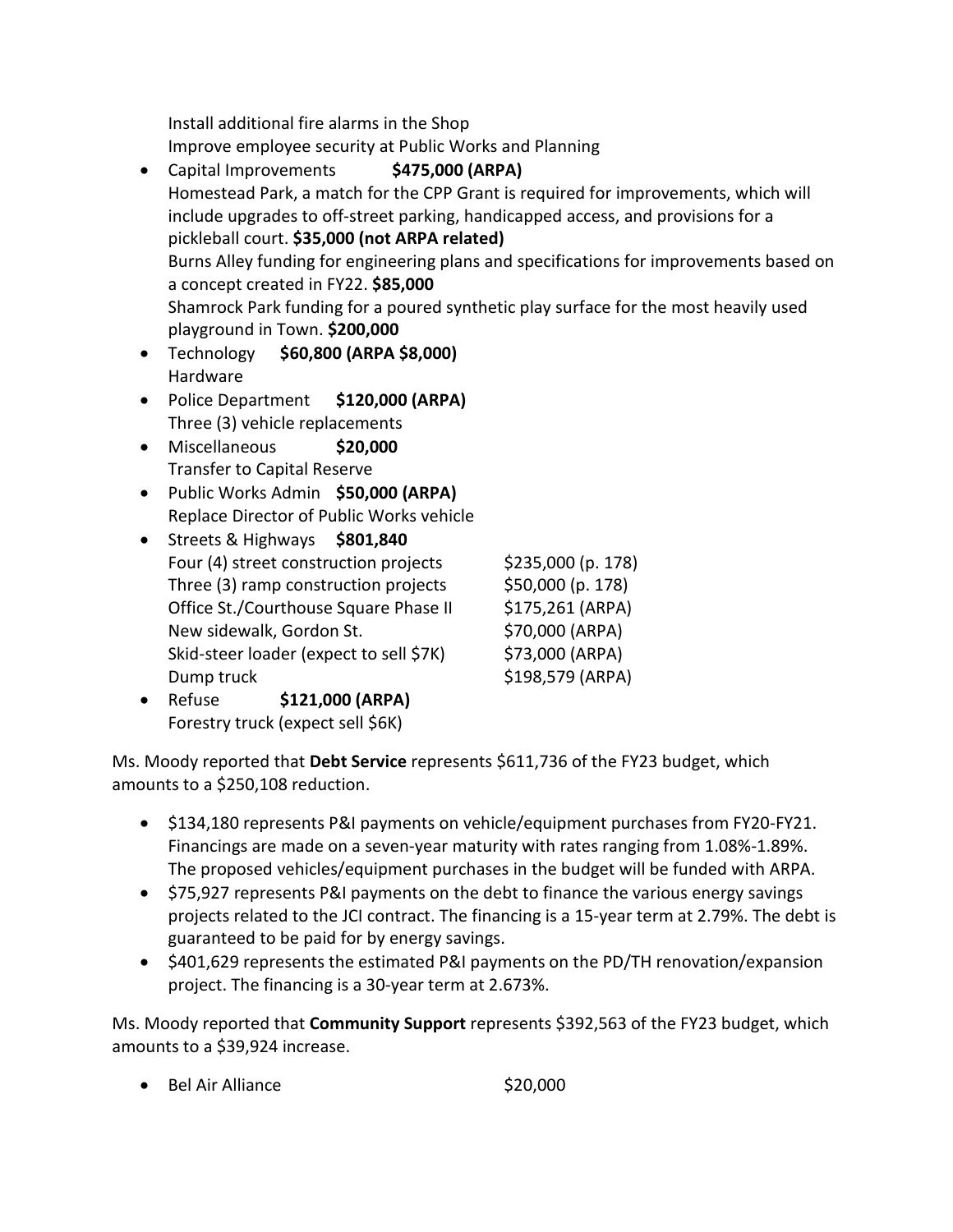|           | Bel Air Volunteer Fire Company          | \$167,598 |
|-----------|-----------------------------------------|-----------|
|           | <b>Parks &amp; Recreation Committee</b> | \$104,295 |
| $\bullet$ | Appearance & Beautification Committee   | \$39,300  |
| $\bullet$ | <b>Cultural Arts Commission</b>         | \$8,350   |
| $\bullet$ | Boys & Girls Club                       | \$10,000  |
|           | Other                                   | \$27,850  |

In addition, the Town provides a large amount of in-kind community support to the Alliance, Rockfield Foundation, Independence Day Committee and other nonprofits.

Ms. Moody reported that the **General Fund Revenues** represent \$16,350,017 of the FY23 budget, which amounts to a \$1,288,385 increase.

| $\bullet$                                                              | <b>Property Taxes</b>                                                                             | \$9,067,415                                                              |                                                               |  |  |
|------------------------------------------------------------------------|---------------------------------------------------------------------------------------------------|--------------------------------------------------------------------------|---------------------------------------------------------------|--|--|
| Real property tax rate proposed to remain the same at \$0.54/\$100     |                                                                                                   |                                                                          |                                                               |  |  |
|                                                                        | Third year of the triennial reassessment phase for real property                                  |                                                                          |                                                               |  |  |
| Personal property tax rate proposed to remain the same at \$1.20/\$100 |                                                                                                   |                                                                          |                                                               |  |  |
| $\bullet$                                                              | <b>State Shared</b>                                                                               | \$2,477,639                                                              |                                                               |  |  |
| Income taxes projected increase 2% (\$1,677,900)                       |                                                                                                   |                                                                          |                                                               |  |  |
|                                                                        | Highway user (amount provided by SHA) (\$505,175)                                                 |                                                                          |                                                               |  |  |
| Police Protection Grant (amount provided by State)                     |                                                                                                   |                                                                          |                                                               |  |  |
| $\bullet$                                                              | Licenses & Permits                                                                                | \$248,000                                                                |                                                               |  |  |
|                                                                        |                                                                                                   | Cable TV Franchise - 3% franchise fee from Verizon & Comcast (\$145,000) |                                                               |  |  |
| $\bullet$                                                              | Grants                                                                                            | \$2,913,897                                                              |                                                               |  |  |
|                                                                        | Harford County Tax Rebate decreased by \$14,116 based on Harford County formula<br>(51, 216, 111) |                                                                          |                                                               |  |  |
|                                                                        |                                                                                                   |                                                                          |                                                               |  |  |
|                                                                        | American Rescue Plan (ARPA) is based on projects currently under review for the                   |                                                                          |                                                               |  |  |
|                                                                        | current fiscal year (\$1,498,195)                                                                 |                                                                          |                                                               |  |  |
|                                                                        | Harford County Stormwater Management is based on an MOU to distribute County                      |                                                                          |                                                               |  |  |
|                                                                        |                                                                                                   |                                                                          | funds to assist stormwater management obligations (\$145,000) |  |  |
| $\bullet$                                                              | Miscellaneous/Interest/Fines                                                                      |                                                                          | \$869,700                                                     |  |  |
|                                                                        | Armory rental fees (\$90.000)                                                                     |                                                                          |                                                               |  |  |
| Red light camera fines (\$570,000)                                     |                                                                                                   |                                                                          |                                                               |  |  |
| Reimbursable police/DPW overtime (\$50,000)                            |                                                                                                   |                                                                          |                                                               |  |  |
|                                                                        | Interest on investments (\$25,000)                                                                |                                                                          |                                                               |  |  |
| $\bullet$                                                              | <b>Transfer from Unassigned</b>                                                                   |                                                                          | \$41,273                                                      |  |  |
| Proposed to fund new salary scale for Public Works employees           |                                                                                                   |                                                                          |                                                               |  |  |

- Transfer from Capital Reserve **\$35,000** Match requirement for the CPP grant (\$115,000) received to fund the upgrades to Homestead Park (total project cost \$150,000)
- Transfer from Parking and Sewer Funds **\$654,294** Reimburse the General Fund for employee salaries, benefits, and overhead attributable to operating those enterprise funds.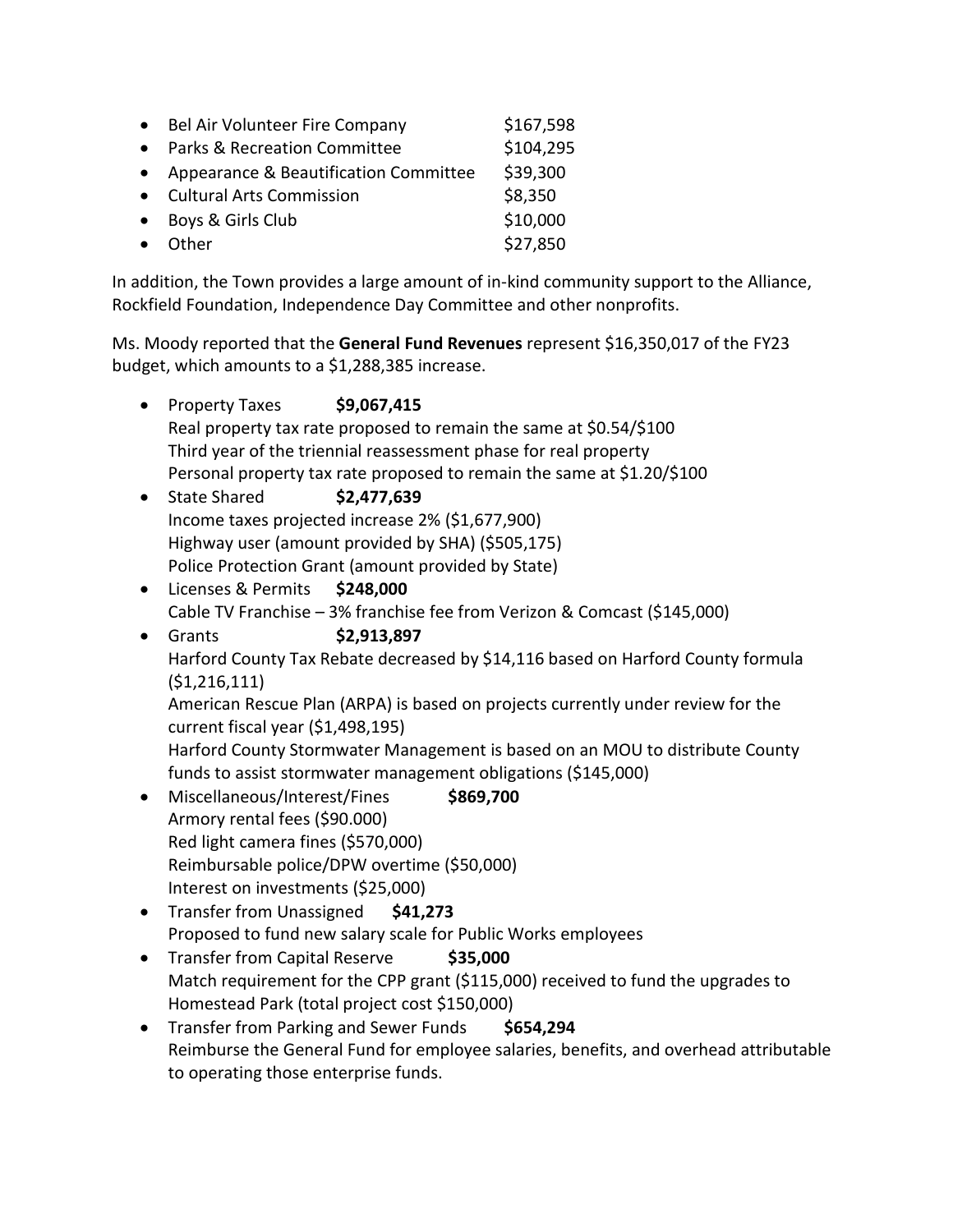Commissioner Bianca called for Commissioner comments. There were none.

Commissioner Bianca called for public comments. There were none.

Commissioner Bianca closed the public hearing.

### **NEW BUSINESS:**

### Ordinance 809-22 Comprehensive Rezoning

Commissioner Kahoe moved and Commissioner Etting seconded the motion that Ordinance 809-22, the Amendment to Zoning District Boundaries for the Town of Bel Air, Maryland, be received by the Bel Air Board of Commissioners.

Ayes: Commissioners Chance, Etting, Hughes, Kahoe, and Bianca

Nays: None

The motion carried.

# Resolution 1183-22 Department of Housing and Community Development (DCHD) Community Legacy Award for Court House Square Phase II Project

Commissioner Hughes moved and Commissioner Kahoe seconded the motion that Resolution No. 1183-22, endorsing a Community Legacy Project and Project Financing, either directly by the Maryland Department of Housing and Community Development of the State of Maryland or through other departments or agencies of the State of Maryland, be approved by the Bel Air Board of Town Commissioners.

Ayes: Commissioners Chance, Etting, Hughes, Kahoe, and Bianca

Nays: None

The motion carried.

## Resolution 1184-22 Fiscal Year 2023 Tentative Budget

Commissioner Chance moved and Commissioner Hughes seconded the motion that proposed Resolution No. 1184-22, providing for the adoption of a Tentative Budget for the Town of Bel Air for fiscal year 2023, be adopted by the Board of Town Commissioners.

Ayes: Commissioners Chance, Etting, Hughes, Kahoe, and Bianca

Nays: None